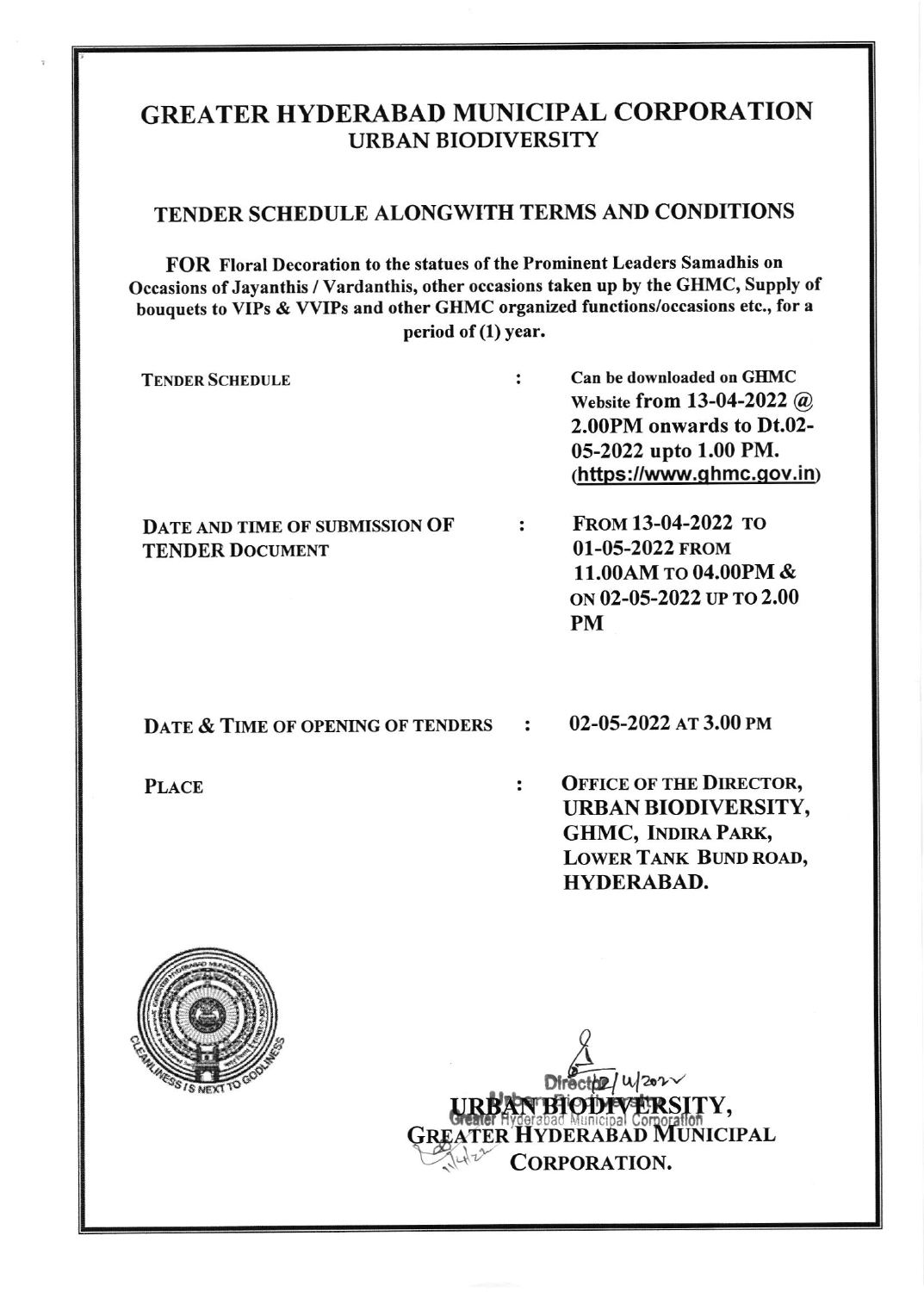#### Office of the Director, Urban Biodiversity, Greater Hyderabad Municipal Corporation

Notice No. 01/UB/GHMC/2022-23

Date:11-04-2022

#### Manual (Box) TENDER NOTICE

Greater Hyderabad Municipal Corporation invites sealed tenders in the prescribed form for Floral Decorations to the statues of the Prominent Leaders/Samadhies on Occasions of Jayathies and Vardhanthies etc from the eligible bidders subject to the terms & conditions attached with the tender schedule which can be downloaded from (https://www.ghmc.gov.in)

| <b>S1.</b><br>No. | Items                                              | <b>Details</b>                                                                                                                                                                                                                                                                     |
|-------------------|----------------------------------------------------|------------------------------------------------------------------------------------------------------------------------------------------------------------------------------------------------------------------------------------------------------------------------------------|
| 1                 | Name of work                                       | Floral Decorations to the statues of the Prominent Leaders/<br>Samadhies on Occasions of Jayathies and Vardhanthies, other<br>occasions taken up the GHMC, supply of bouquets to VIP's &<br>VVIP's and other GHMC organized functions / occasions etc for a<br>period of (1) year. |
| $\overline{c}$    | Name of the Officer with<br>address                | Office of the Director, Urban Biodiversity Wing, Greater Hyderabad<br>Municipal Corporation, Lower Tank Bund Road, Indira Park, Hyderabad.                                                                                                                                         |
| $\overline{3}$    | Tender Notice No. & Date                           | 01/UB/GHMC/2022-23 Dt.11-04-2022.                                                                                                                                                                                                                                                  |
| $\overline{4}$    | <b>EMD</b> Amount                                  | Rs.10,000/- (Rupees Ten thousand only) in the form of Demand Draft<br>drawn in favour of Commissioner, GHMC.<br>No exemptions are accepted under any circumstances.                                                                                                                |
| 5                 | Processing Fee                                     | Rs.1,000/- [Rupees One thousand only] in the form of Demand Draft<br>drawn in favour of Commissioner, GHMC.                                                                                                                                                                        |
| 6                 | <b>Bid Document Down load</b><br><b>Start Date</b> | 13-04-2022 @ 02.00 P.M. onwards                                                                                                                                                                                                                                                    |
| $\overline{7}$    | <b>Bid Document Down load</b><br><b>End Date</b>   | 02-05-2022 @ 1.00 P.M.                                                                                                                                                                                                                                                             |
| 8                 | Last Date & time of receipt<br>of Bids             | 02-05-2022 @ 2.00 P.M.                                                                                                                                                                                                                                                             |
| 9                 | Opening of Bids                                    | 02-05-2022 @ 3.00 P.M.                                                                                                                                                                                                                                                             |
| 10                | Address / E-mail ID                                | dub.ghmc@gmail.com                                                                                                                                                                                                                                                                 |
| 11                | Contract details                                   | 9121590892                                                                                                                                                                                                                                                                         |
| 12                | Eligibility of the tenderer                        | The Tenderer should have experience in similar works in Government<br>(State or Central) / Public sector units of GOI/GOTS, to a tune of at<br>least Rs. 5.00 Lakhs during any one financial year during the last five years<br>i.e., from 2017-18 to 2021-22.                     |

For details the Director, Urban Biodiversity, GHMC may be contacted during the office hours on any working day.

Page 2 of 13

DIRECTOR, URBAN BIoDTVERSITY, **Wersity, GHMC** GHMC.

Signature of Tenderer